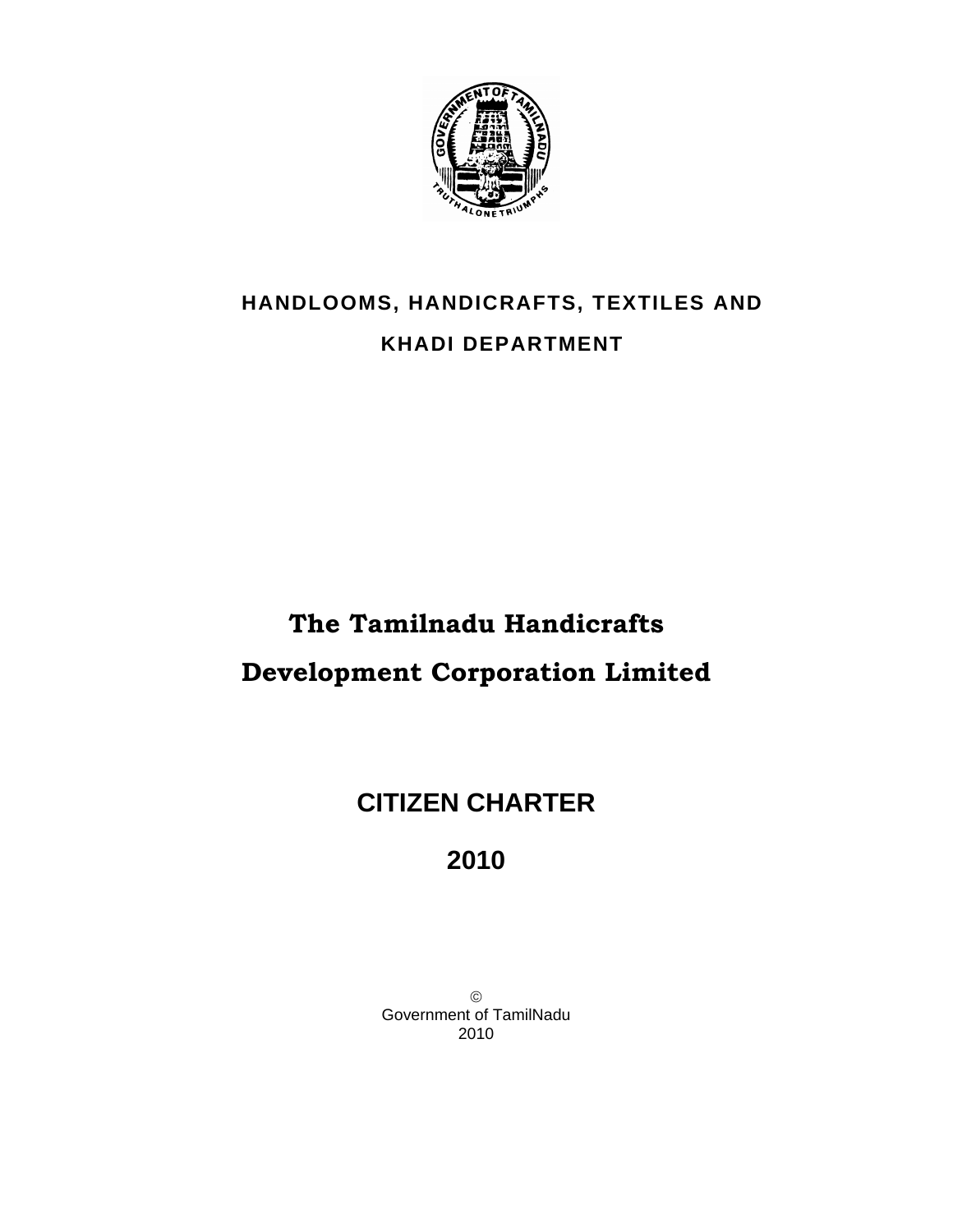### **The Tamilnadu Handicrafts Development Corporation Limited**

### **CITIZEN CHARTER 2010**

This charter is a statement of the objects and commitment of Tamilnadu Handicrafts Development Corporation Limited to improve, develop and promote handicrafts and to protect the Welfare of Artisans of Tamilnadu.

#### **OBJECTS**

- 1. Marketing of handicrafts
- 2. Provision of employment opportunities to artisans
- 3. Training
- 4. Recognition of Craftsmen
- 5. Welfare measures for artisans

#### **1. MARKETING OF HANDICRAFTS**

The Corporation caters to the requirement of the general public for handicrafts by selling the various artefacts produced by the artisans through its large net work of 18 showrooms and also by organizing various exhibitions during local festivals and other important occasions. The addresses and telephone numbers of the Poompuhar Sales Showrooms are given in the Annexure-II.

Any craftsperson of Tamilnadu who produces handicrafts can approach the officers as indicated in Annexure-I & II for marketing his/her products through the Poompuhar Sales Showrooms and through the various exhibitions organized by the Corporation.

In addition to sale of handicrafts through its showrooms and exhibitions, the Corporation also proposes to set up 2 Urban Haats in Tamilnadu one at Mamallapuram near Chennai and another at Kanyakumari so as to facilitate the artisans to directly sell their products to the consumers.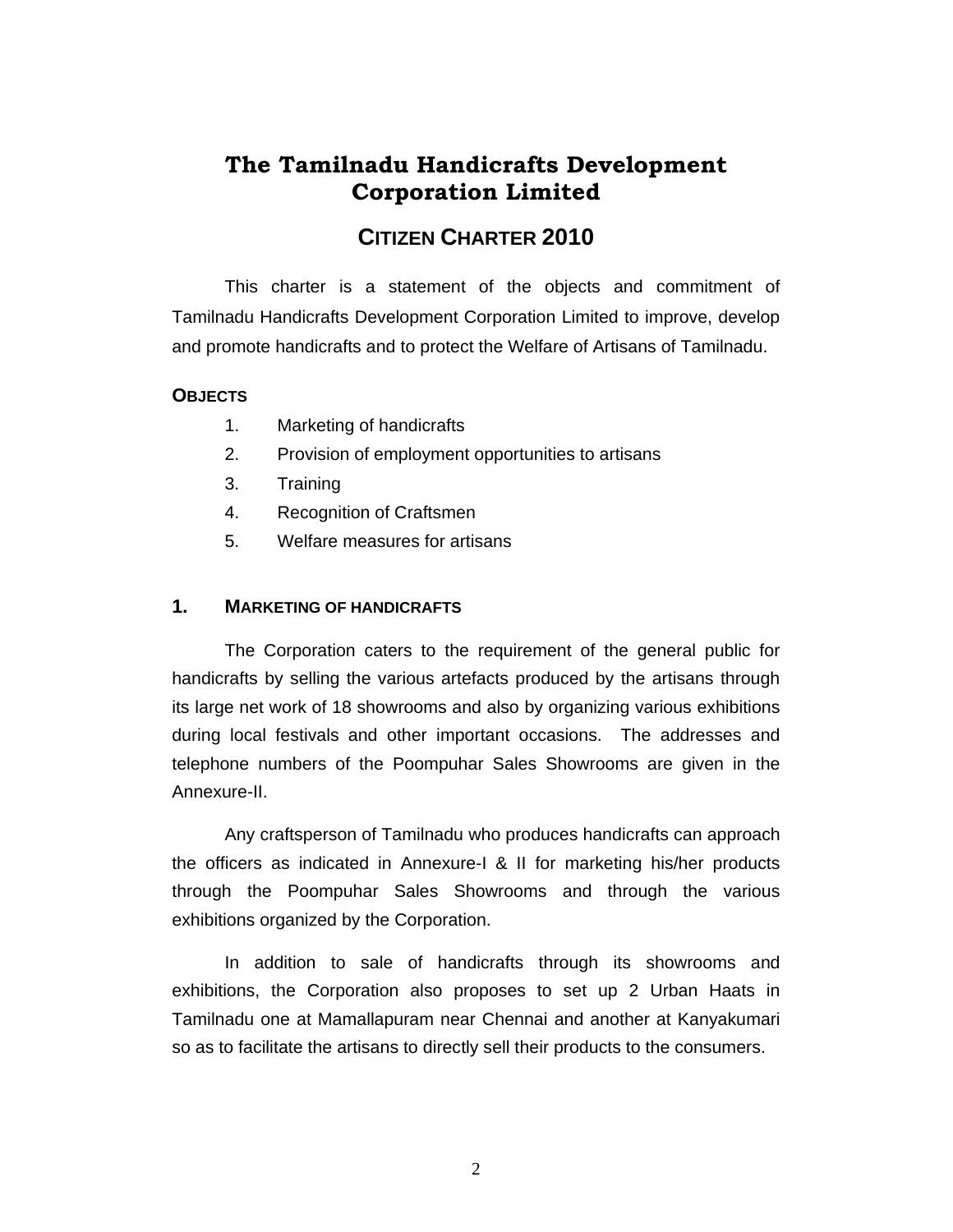#### **2. PROVISION OF EMPLOYMENT OPPORTUNITIES TO ARTISANS**

The Corporation runs Production Centres in the crafts of brass lamp making, bronze icon making, Art Plate making, Wood carving and Stone carving at Nachiarkoil, Vagaikulam, Swamimalai, Madurai, Thanjavur, Kallakurichi and Mamallapuram. The addresses and telephone numbers of Production Centres are given in Annexure-III. The artisans are provided employment opportunities through these Production Centres. Those artisans who seek employment in the production of any of the craft mentioned above may approach the Officers listed in Annexure I & III.

#### **3. TRAINING**

The Corporation provides training for acquiring various skills in the production of craft items. Those who want to acquire the skill in the production of these craft items can join the training programmes organized by the Corporation periodically and get themselves proficient in these craft skills which will enable them to take up production of handicrafts as an occupation. During the training period, the trainees are paid stipend by the Corporation.

#### **4. RECOGNITION OF CRAFTSMEN**

#### **National Award and Poomphuhar State Award**

 In Tamil Nadu so far 23 Mastercraftsmen have been conferred with National Award. These Mastercraftsmen practice the crafts of Bronze icon making, Stone carving, Wood carving, Kalamkari painting, Glass painting, Temple Jewellery and Korai Fine Mat weaving. With this Award, a cash prize of Rs.1.00 lakh, a copper plaque and an angawasthram are being given. This Award is presented by Her Excellency the President of India. The Government of India have also instituted Shilp Guru Award which is superior to the National Award and is awarded to highly talented mastercraftsmen. On the lines of the National Award, with a view to bring out the talent among the craftspersons and to recognize and honour the best among them, the Corporation conducts the 'Poompuhar State Award Competition' every year.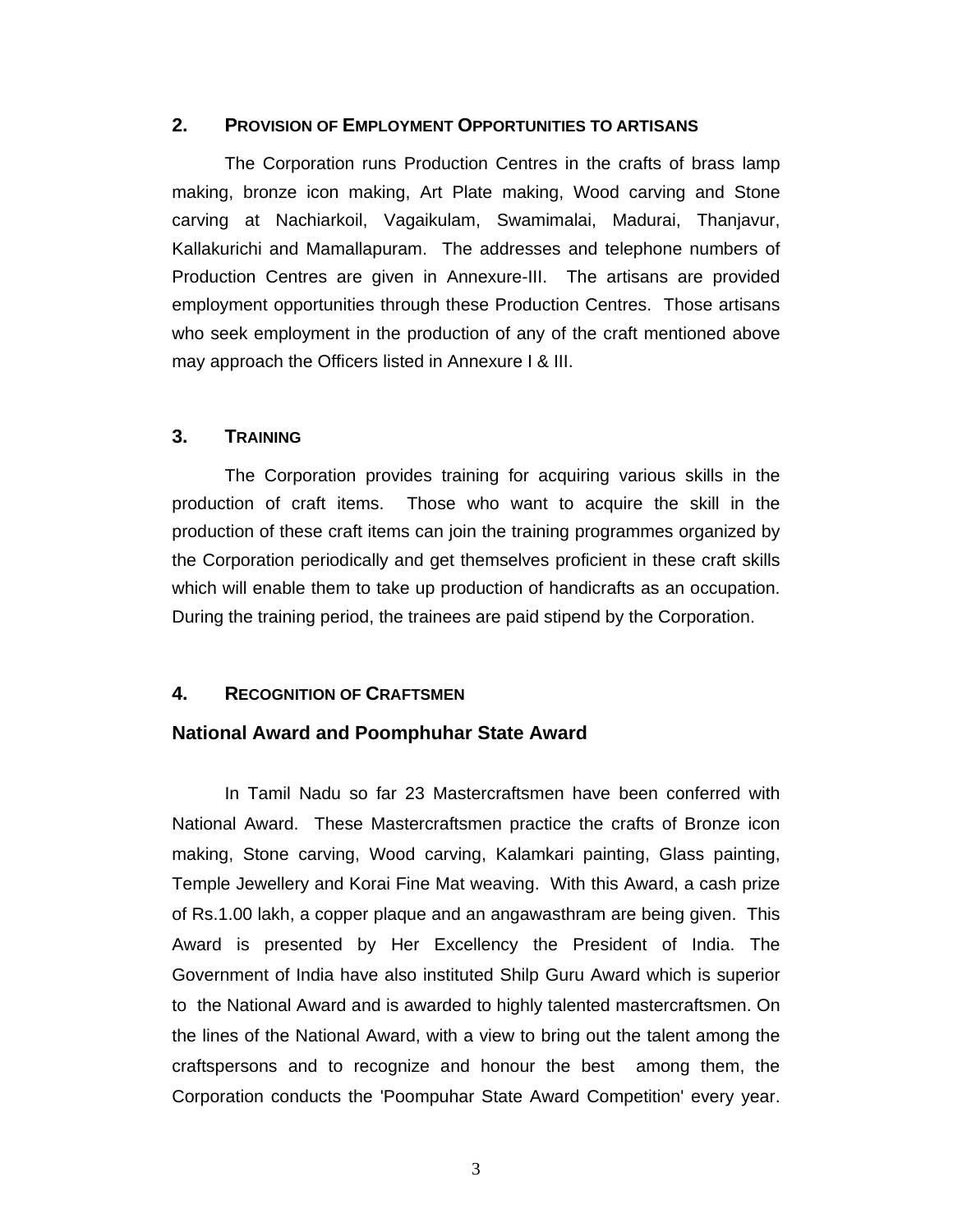The winners were being given a cash award of Rs.5000/-, a silver medal weighing 40 grams and a certificate. From 2006-2007 onwards, the cash component of the Award has been increased to Rs.20,000/- from the existing Rs.5000/- and a gold medal weighing 4 gms, is provided in place of the silver medal given earlier. From the year 2009-2010 onwards the cash component of Poompuhar State Award has been increased from Rs.20,000/- to Rs.50,000/-. Further from 2007-2008 onwards the number of awardees has been increased from five to ten.

 Those artisans who have received Shilp Guru Award, National Award and Poompuhar State Award are eligible to receive a pension of Rs.1000/ p.m when they complete the age of 60 years.

 Anyone requiring further details may contact the officers mentioned in the Annexure – I.

#### **5. WELFARE MEASURES FOR ARTISANS**

#### **(i) Health Insurance Scheme for Handicrft Artisans**

With a view to provide health care facilities to the handicraft artisans, the Central Government has introduced a scheme namely Rajiv Gandhi Shilpi Swastiya Bima Yojana Scheme. Under this scheme, the family consisting of four members of an artisan can avail out patient medical facilities upto a maximum of Rs.15000/- per annum. Further they can receive medical expenses incurred by them for treatement in the recognized hospitals all over the country.

 Under the scheme from 2009-2010 onwards, the State Government is remitting the share of premium payable by 10,000 handicrafts artisans. This scheme will be continued to be implemented during 2010-2011.

#### **(ii) Setting up of Raw-material Bank at Swamimalai**

 In Tamilnadu, a large number of artisans are practicing the crafts of Bronze Icon making and Brass Lamp making in Swamimalai and Nachiarkoil respectively, in Thanjavur District. The essential raw materials required for these crafts are Brass, Copper, Zinc, Lead and Tin.

4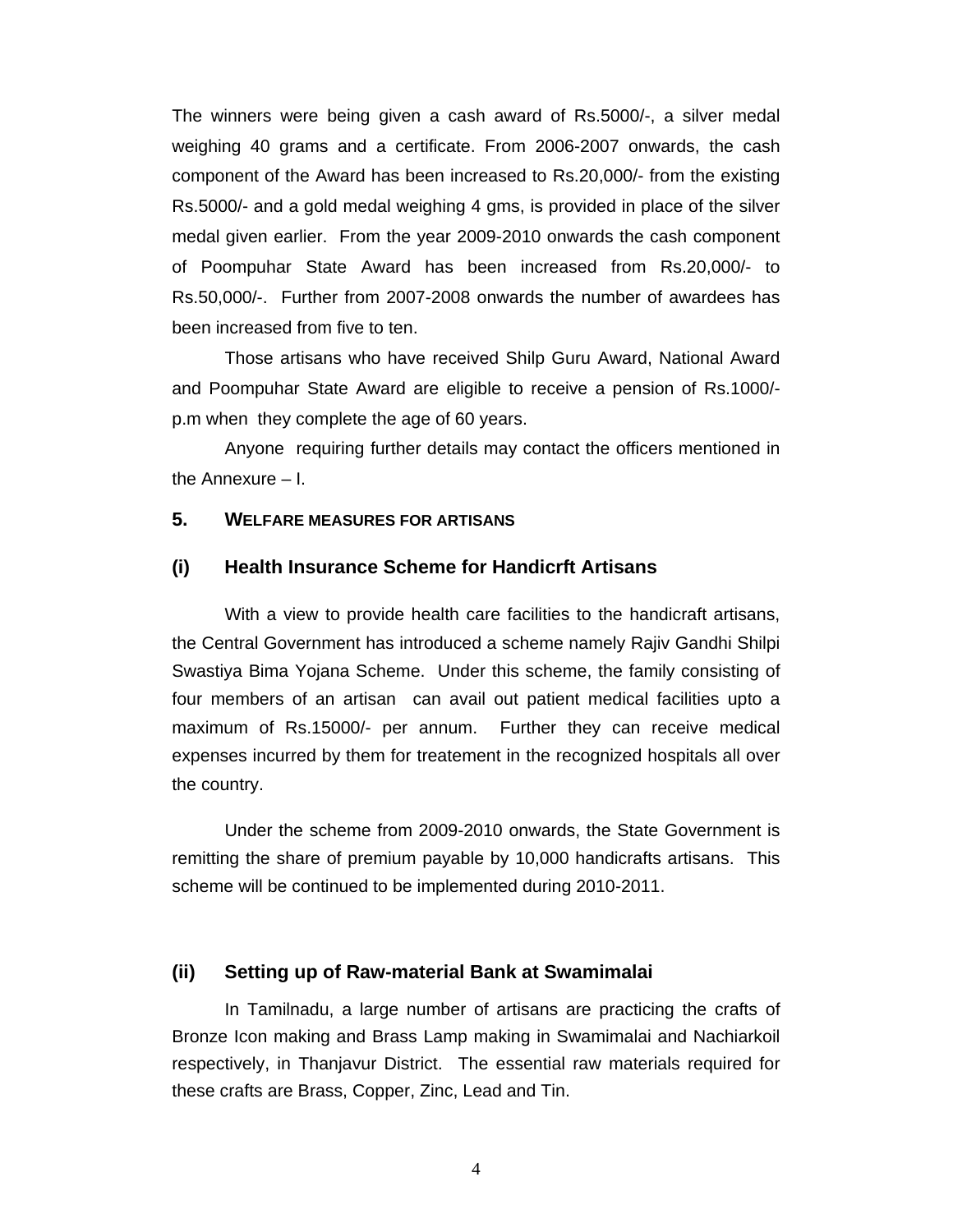At present artisans depend on middlemen and traders for their requirement of raw material. These middlemen charge exorbitant rates of interest for the raw material supplied on credit.

To ensure uninterrupted supply of quality raw materials at reasonable prices to the artisans engaged in Bronze Icon and in Brass Lamp making, this Corporation has been allowed to set up a Raw Material Bank at Swamimalai under the above scheme. For this scheme, financial assistance has been availed from the Development Commissioner (Handicrafts), Government of India. The proposed Raw Material Bank will be set up within the premises of the existing Poompuhar Production Centre at Swamimalai.

 The classical age of Tamil culture belongs to the period of the Cholas and during their period Bronze Icon making was patronized and the art well flourished. The proposed Raw Material Bank will be helpful to preserve this legacy of our ancient culture.

 Artisans can make use of the Raw Material Bank to procure their requirement of quality raw material at reasonable rates so that they will be freed from the clutches of middlemen and they can increase their production capacity. This will ultimately increase their earnings.

#### **(iii) Tamilnadu Handicraft Workers Welfare Board**

The Government have established a Handicrafts Workers Welfare Board with the Hon'ble Minister for Rural Industries as its Chairman. Various welfare schemes as listed below are implemented through this Welfare Board for the benefit of Handicraft Artisans:-

| SI.No. | Scheme                              | Amount<br>(Rupees)         |
|--------|-------------------------------------|----------------------------|
|        | <b>Accident Insurance Scheme</b>    |                            |
|        | A. Accident Death                   | 1,00,000                   |
|        | <b>B.</b> Accident Disability       | Depends upon<br>disability |
| 2.     | <b>Assistance for Natural Death</b> | 15,000                     |
| 3.     | <b>Funeral Assistance</b>           | 2,000                      |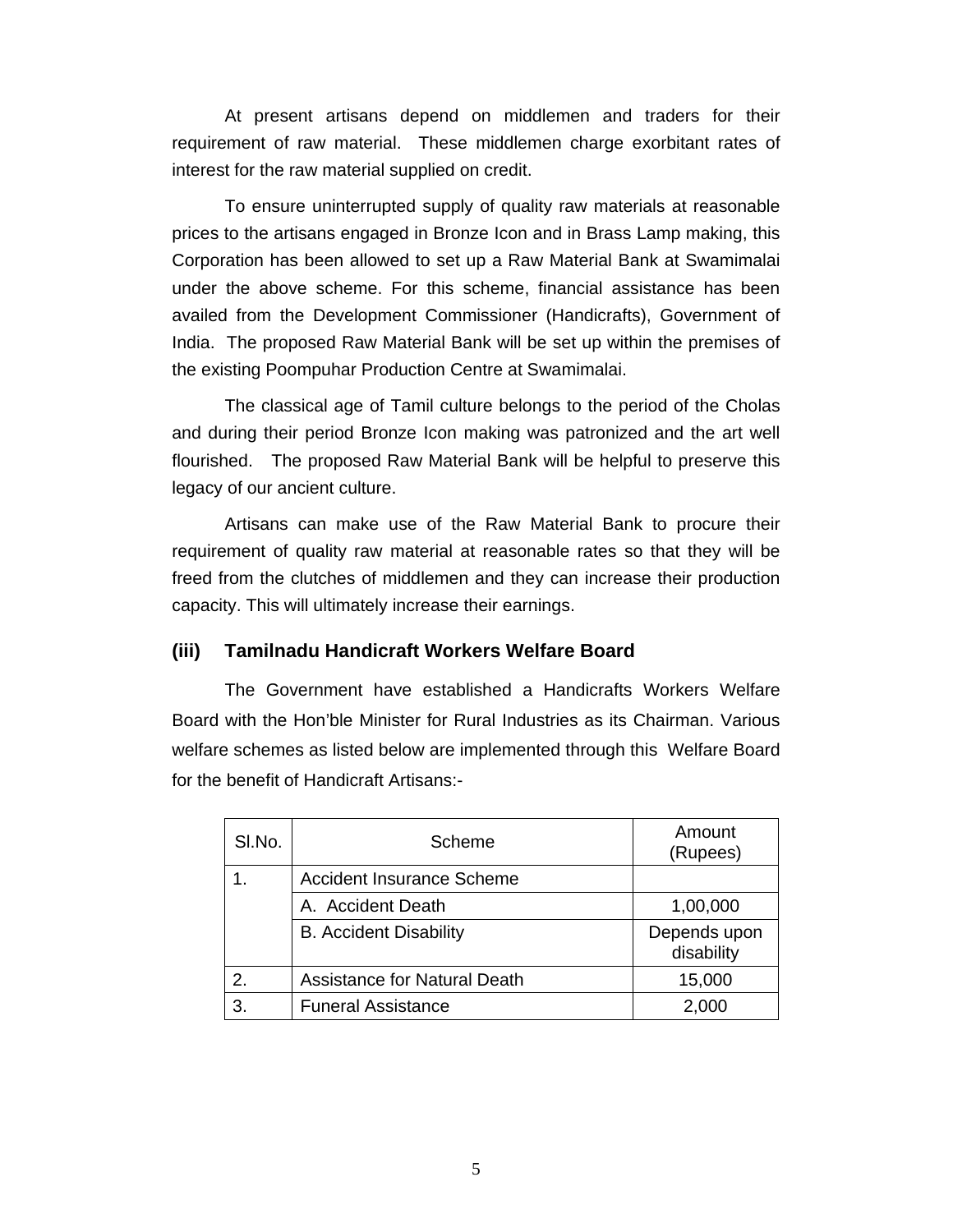| SI.No. | Scheme                                             | Amount<br>(Rupees)   |
|--------|----------------------------------------------------|----------------------|
| 4.     | <b>Assistance for Education</b>                    |                      |
|        | A. For 10 <sup>th</sup> Std (Female children only) | 1,000                |
|        | B. 10 <sup>th</sup> Std Pass                       | 1,000                |
|        | C. For 11 <sup>th</sup> Std (Female children only) | 1,000                |
|        | D. For 12 <sup>th</sup> Std (Female children only) | 1,500                |
|        | E. $12^{th}$ Std Pass                              | 1,500                |
|        | F. Regular graduate course                         | 1,500                |
|        | If stayed in hostel                                | 1,750                |
|        | G. Regular post graduate course                    | 2,000                |
|        | If stayed in hostel                                | 3,000                |
|        | H. Technical graduate course                       | 2,000                |
|        | If stayed in hostel                                | 4,000                |
|        | I. Technical post graduate course                  | 4,000                |
|        | If stayed in hostel                                | 6,000                |
|        | J. Education in ITI or Polytechnic                 | 1,000                |
|        | If stayed in hostel                                | 1,200                |
| 5.     | Assistance for Marriage                            | 2,000                |
| 6.     | Assistance for maternity (Only women<br>workers)   | 6,000                |
| 7.     | Assistance for purchase of spectacles              | Not exceeding<br>500 |
| 8.     | Pension                                            | 400                  |

 Those Artisans who wants to register with the Handicrafts Artisans Welfare Board can approach the Labour Officer (Social Security Scheme) in each District or the nearest Poompuhar Showroom, Production Units or Head Office for guidance.

 So far 64,356 handicraft artisans have been registered in the Board. Rs.593.04 lakh has been disbursed as financial assistance to 19,459 artisans under various welfare schemes.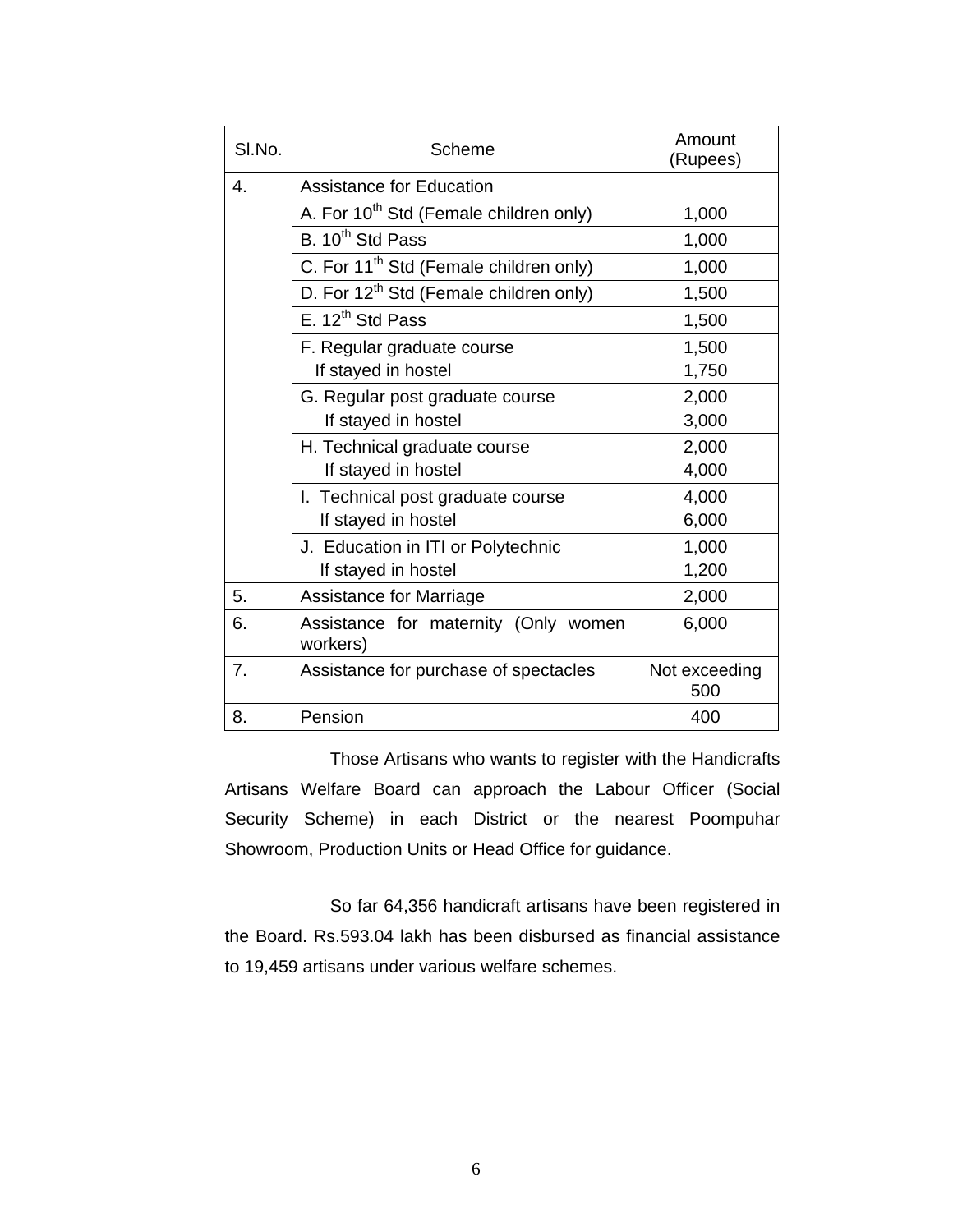#### **Annexure-I**

#### **Head Office**

| S1.No          | Name of the<br>Commitment  | <b>Officers</b><br>concerned          | <b>Office address</b>                                     |
|----------------|----------------------------|---------------------------------------|-----------------------------------------------------------|
|                |                            |                                       |                                                           |
|                | Market Support             | Sales Manager<br>044-28518716         | The Tamilnadu<br>Handicrafts Development                  |
| $\overline{2}$ | Training and<br>Employment | Production<br>Manager<br>044-28521271 | Corporation Ltd,<br>759, Anna Salai,<br>Chennai -600 002. |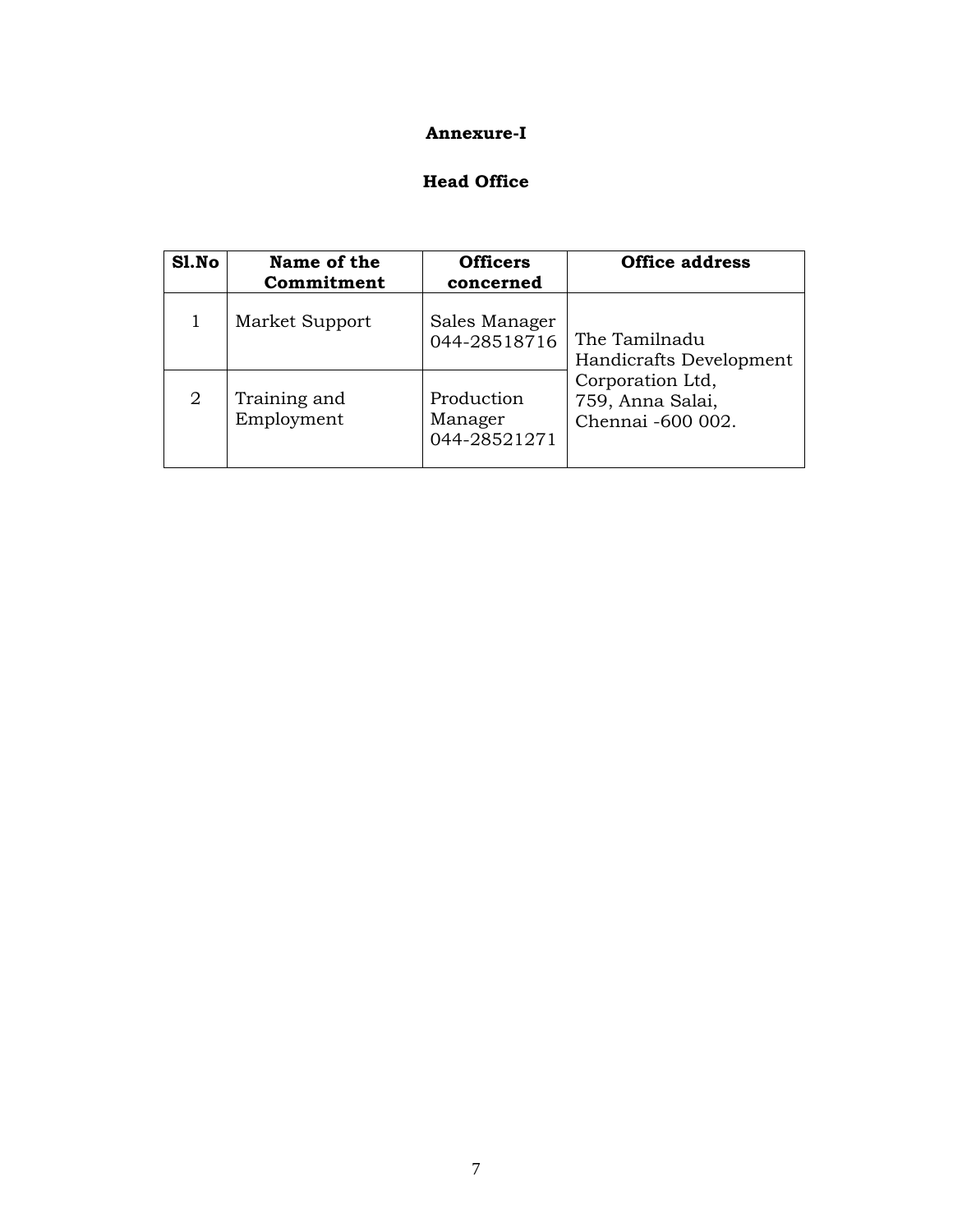#### **Annexure-II**

#### **Showrooms**

| S1.No       | <b>Officers concerned</b> | <b>Office address</b>                                                                                                                              |
|-------------|---------------------------|----------------------------------------------------------------------------------------------------------------------------------------------------|
| 1           | Manager                   | Poompuhar Sales Showroom<br>108, Anna Salai,<br><b>Chennai - 600 002</b><br>Tel: 044-28520624 / 28550157                                           |
| 2           | Manager                   | Poompuhar Sales Showroom<br>West Bouleward Road, Singarathope<br>Trichy - 620 008<br>Tel: 0431-2704895                                             |
| 3           | Manager                   | Poompuhar Sales Showroom<br>Mangammal Chatram Buildings<br>Opp. Railway Junction<br>12, West Veli Street<br>Madurai - 625 001<br>Tel: 0452-2340517 |
| 4           | Manager                   | Poompuhar Sales Showroom<br>Railway Station Road<br>Thanjavur $-613001$<br>Tel: 04362-230060                                                       |
| 5           | Manager                   | Poompuhar Sales Showroom<br>Shore Temple Road<br>Mamallapuram - 603 104<br>Tel: 044 - 2744 2224                                                    |
| 6           | Manager                   | Poompuhar Sales Showroom<br>Anna Silk Complex,<br>Khadi Craft Building<br>Near Thiruvalluvar Statue<br>Salem - 636 001<br>Tel: 0427-2214767        |
| $\mathbf 7$ | Manager                   | Poompuhar Sales Showroom<br>No. 874, Big Bazaar Street<br>Coimbatore - 641 001<br>Tel: 0422-2391055                                                |
| 8           | Manager                   | Poompuhar Sales Showroom<br>No.1154, Mettur Road<br>Erode – 638 001<br>Tel.: 0424 - 2254885                                                        |
| 9           | Manager                   | Poompuhar Sales Showroom<br>No.123, Subbaraya Chetty Street<br>Cuddalore 607 002                                                                   |
| 10          | Manager                   | Poompuhar Sales Showroom<br>Panchayat illam<br><b>Officers Line</b><br>Vellore - 632 001.                                                          |
| 11          | Manager                   | Poompuhar Sales Showroom<br>Kalaimagal illam<br>Sannathi Street<br>Kanyakumari - 629 702<br>Tel: 04652-246040                                      |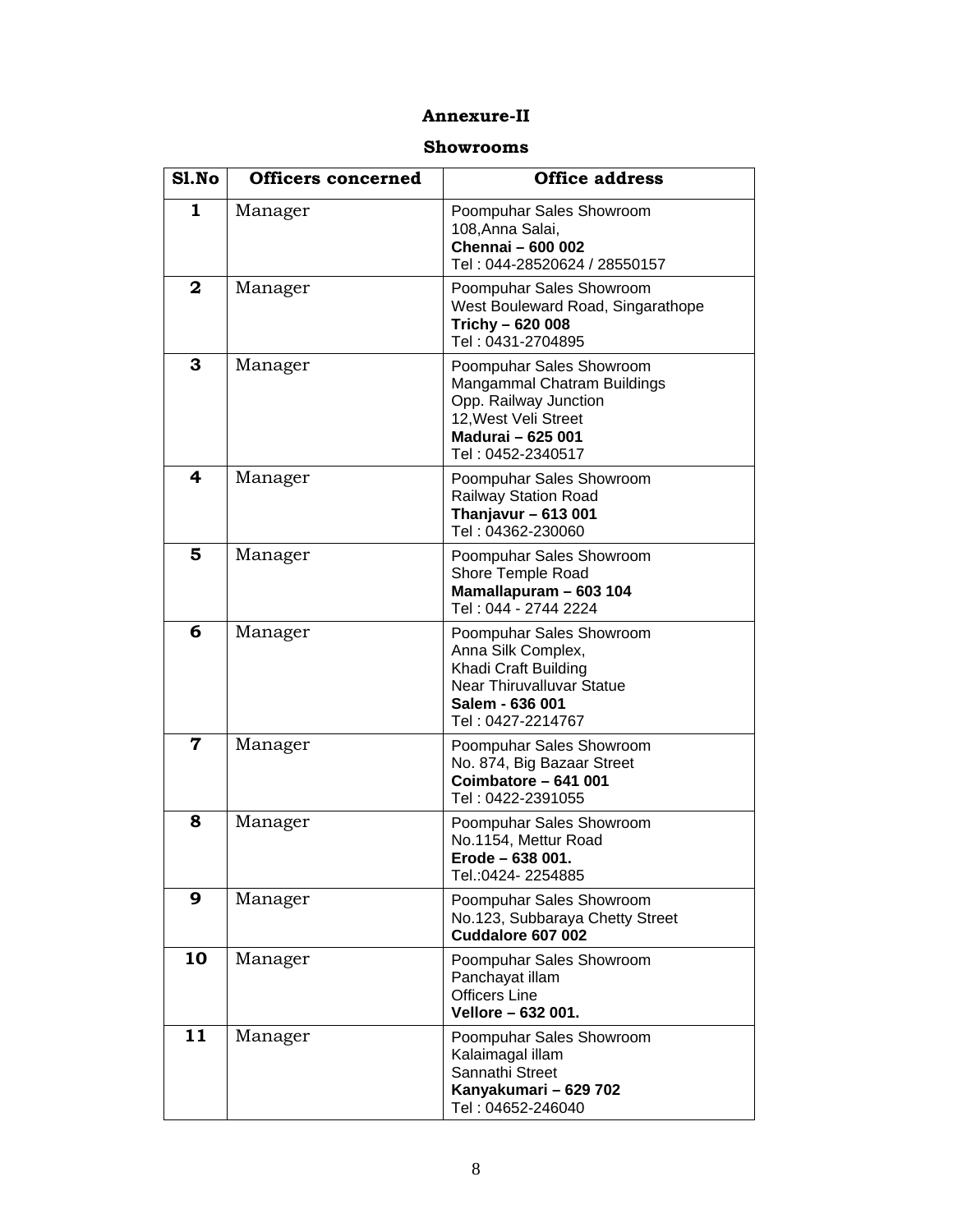| Sl.No | <b>Officers concerned</b> | <b>Office address</b>                                                                                                                                    |
|-------|---------------------------|----------------------------------------------------------------------------------------------------------------------------------------------------------|
| 12    | Manager                   | Poompuhar Sales Showroom<br>No.139, Nellaiappar High Road<br>Tirunelveli - 627 001<br>Tel: 0462-233391                                                   |
| 13    | Manager                   | Poompuhar Sales Showroom<br>Khadi Craft Building Complex<br><b>Charring Cross</b><br>Ooty - 643 001<br>Tel: 0423-2442435                                 |
| 14    | Manager                   | Poompuhar Sales Showroom<br>Thiruvalanchuzhi Main Road<br>Swamimalai - 612 302<br>Tel. 0435-2454442                                                      |
| 15    | Manager                   | Poompuhar Sales Showroom<br>No.7, Anna Salai (Tourist Office Bldg)<br>Kodaikanal - 624 101                                                               |
| 16    | Manager                   | Poompuhar Sales Showroom<br>No.104/105 Brigade Road<br><b>Bengaluru - 560 001</b><br>Tel: 080-2558 0582                                                  |
| 17    | Manager                   | Poompuhar Sales Showroom<br>C-1, State Emporia complex<br>Baba Kharak Singh Marg<br><b>Irwin Road</b><br><b>New Delhi - 110 001</b><br>Tel: 011-23363913 |
| 18    | Manager                   | Poompuhar Sales Showroom<br>Shop No.21 & 22, First Floor<br>C.I.T. Shopping Complex<br>2, Gariahat Road<br>Kolkata - 700 068<br>Tel: 033-24237028        |